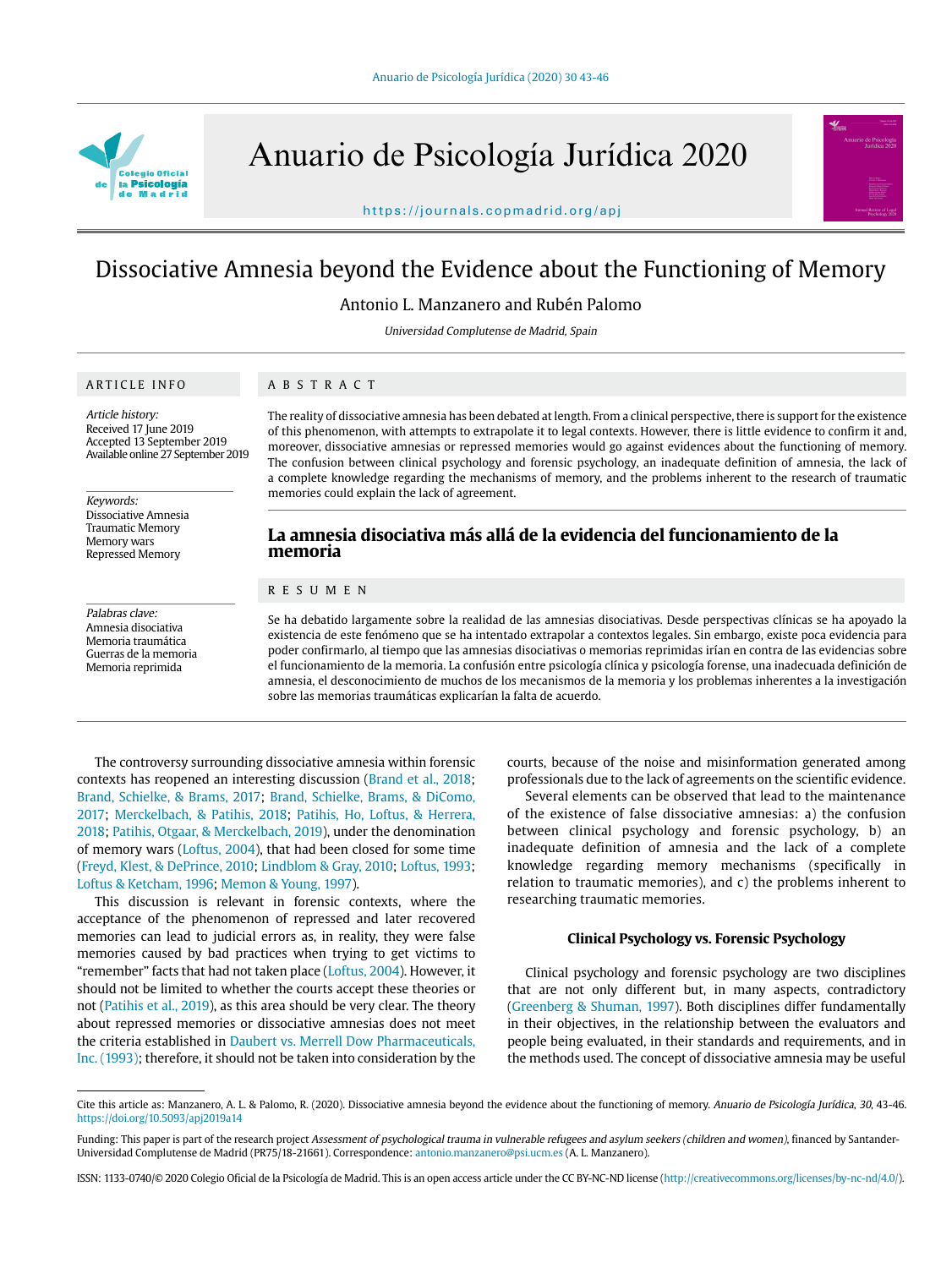in psychotherapeutic intervention, but in no way can it be applied to forensic psychology, which should only be based on scientific evidence. What is relevant is what lies behind that concept.

In the psychotherapeutic context, a patient would often be believed when he/she states that he/she is unable to leave home because he/ she was attacked years ago. The main role of the therapist is not to analyze the reality of that aggression, beyond the implications that this may have for the therapeutic process. Moreover, most therapists may focus on the subjective experience of the patient, since the psychological impact of the subjectively experienced event is central for their intervention. In the forensic context, the objective would be to analyze specifically the reality of that aggression. When a patient in psychotherapy says that he/she does not remember supposedly experienced facts, the therapist may not question the quality of the patient's memory unless this implies a clear benefit for the therapeutic process. However, this is sometimes an easy response for patients who do not want to deal with a traumatic experience. Behind the "I do not remember" there may be "I do not want to remember" or "I do not want to talk about it" in many cases.

When working with victims of proven facts, such as natural catastrophes or wars, who are questioned about their affirmation of not remembering, we often find ourselves with the recognition that their real problem is that they want to forget, but they are unable to do so (Manzanero et al., 2018). In a study on memories of sexual assault, Porter and Birt (2001) found that these memories tend to be remembered more frequently than other autobiographical memories and, in the few cases in which this type of events have been forgotten (4.6% of the total), it was due to a deliberate attempt not to remember rather than to a repressed memory or dissociated amnesia. In general, memories of a traumatic event are more likely to give rise to a flashbulb memory than to amnesia (Hirst et al., 2015). Human memory essentially processes emotionally significant information. A traumatic event is emotionally significant and very distinctive autobiographically, which should contribute to these memories being prioritized over other memories.

From the survival point of view, it does not seem very useful to forget traumatic experiences (although they may cause pain). During the past decades, we have seen how attempts have been made to suppress traumatic memories through different procedures (Kaas et al., 2013; Pawlak, Magarinos, Melchor, McEwen, & Strickland, 2003). The design of some of these studies consisted in placing rats in a maze where one area caused electric shocks every time the rat passed through it. After a single intervention, the rat would forget the experience, which caused it to receive electric shocks again. Several questions arise from these results: what interest does the rat have in electrocuting itself again and again?; do rats have the ability to remember (episodic memory) or only the ability to learn (semantic and procedural memory)?

### **Amnesia vs. Poor Memory**

Another element that generates confusion in the debate on dissociative amnesia is the deficient definition of amnesia. In this way, the amnesia, that implies a complete lack of memory, is confused with a poor memory. Remembering poorly is not the same as not remembering at all. The DSM-5 (APA, 2013) contributes to the confusion when, in some pathologies such as post-traumatic stress disorder, it mentions the "inability to recall key features of the trauma" as a criterion. The reduction of cognitive resources by the effect of high levels of activation (stress) is a well-established evidence (Yerkes & Dodson, 1908), which produces a narrowing of the attentional focus (Easterbrook, 1959) and hinders the integration processes in the generation of memory traces. As a result, the memories of traumatic events associated to high levels of anxiety are characterized by a detailed description of the central information but with few peripheral details (Byrne, Hyman, & Scott, 2001), frequently appear fragmented and are very sensory (as processing sensory information requires few cognitive resources). This lack of cognitive resources in the coding phase would also cause weak memories, as hinders an in-depth processing of the information and the establishment of associations with prior knowledge and experience (Craik & Lockhart, 1972). Deficits in coding processes would hinder explicit (controlled) retrieval but would allow implicit (automatic) recovery, more likely giving rise to unintentional or incidental recall rather than to a deliberate recall (Graf & Mandler, 1984; Schacter, 1987). Incidental recovery involves non-conscious processes of recovery; thus, it is not possible to identify the signs of recovery that make this memory accessible, and therefore it is not possible to control them (Baddeley, 1990).

Another feature that is often interpreted as a symptom of a dissociation is the depersonalization that can characterize the memories of victims of traumatic events. However, it is characteristic of autobiographical memories to be recovered from different points of view, from an observer's perspective (in third person or as if it were a film) or from a field perspective (from the protagonist perspective itself). In general, this difference is not due to a pathology, dissociation, which is serious and rare, but to the normal functioning of memory (D'Argembeau, Comblain, & Van der Linden, 2003; Manzanero, López, Aróztegui, & El-Astal, 2015) and to the effect of multiple recovery that is typical in this type of memories and that also characterizes the earliest and most elaborated memories (Crawley & French, 2005).

## **Problems in Studying Traumatic Memories**

Certainly, there is controversy regarding the characteristics of traumatic memories (Brewin, 2007). There are several reasons that generate great variability in the results found. The main cause is the sample analyzed. Sometimes they are clinical samples, therefore they are already skewed from the start, as they do not contemplate in the study the non-clinical population that would be the majority among adult (Steel et al., 2009) and children (Dimitry, 2012; Manzanero et al., 2017) victims. On the other hand, the memories studied are difficult to contrast from the point of view of their reality, for example, in child sexual abuse. For this reason, other types of samples have been sought. As pointed out by Patihis et al. (2019), the study of victims of wars and catastrophes could provide more information on the characteristics of traumatic memories, as it is easier to establish the reality of the traumatic experience. However, in these samples, it is not always easy to rule out unwanted effects of uncontrolled variables (organic damage, drug effects or pharmacological treatments, sleep deficits, nutritional deficiencies, etc.).

#### **Conclusions**

Psychologists have not been able to clearly confirm the existence of dissociative amnesia, with accumulating evidence that when people experience a traumatic episode, the most usual thing is not to forget it, but rather not being able to stop remembering it (Hirst et al., 2015; Manzanero et al., 2018; Porter & Birt, 2001). This has important implications from a forensic perspective, because if dissociative amnesia is not a confirmed phenomenon, it is not possible for a court to consider it as such.

We have briefly reviewed the main reasons that explain the maintenance of the erroneous assumption about the existence of dissociative amnesia. One has to do with the fact that, in a therapeutic context, dissociative amnesia is usually accepted, as the psychologist can (completely or temporarily) admit that the patient does not remember some episodes, as that forgetfulness (that can sometimes imply a desire not to address certain issues) does not interfere with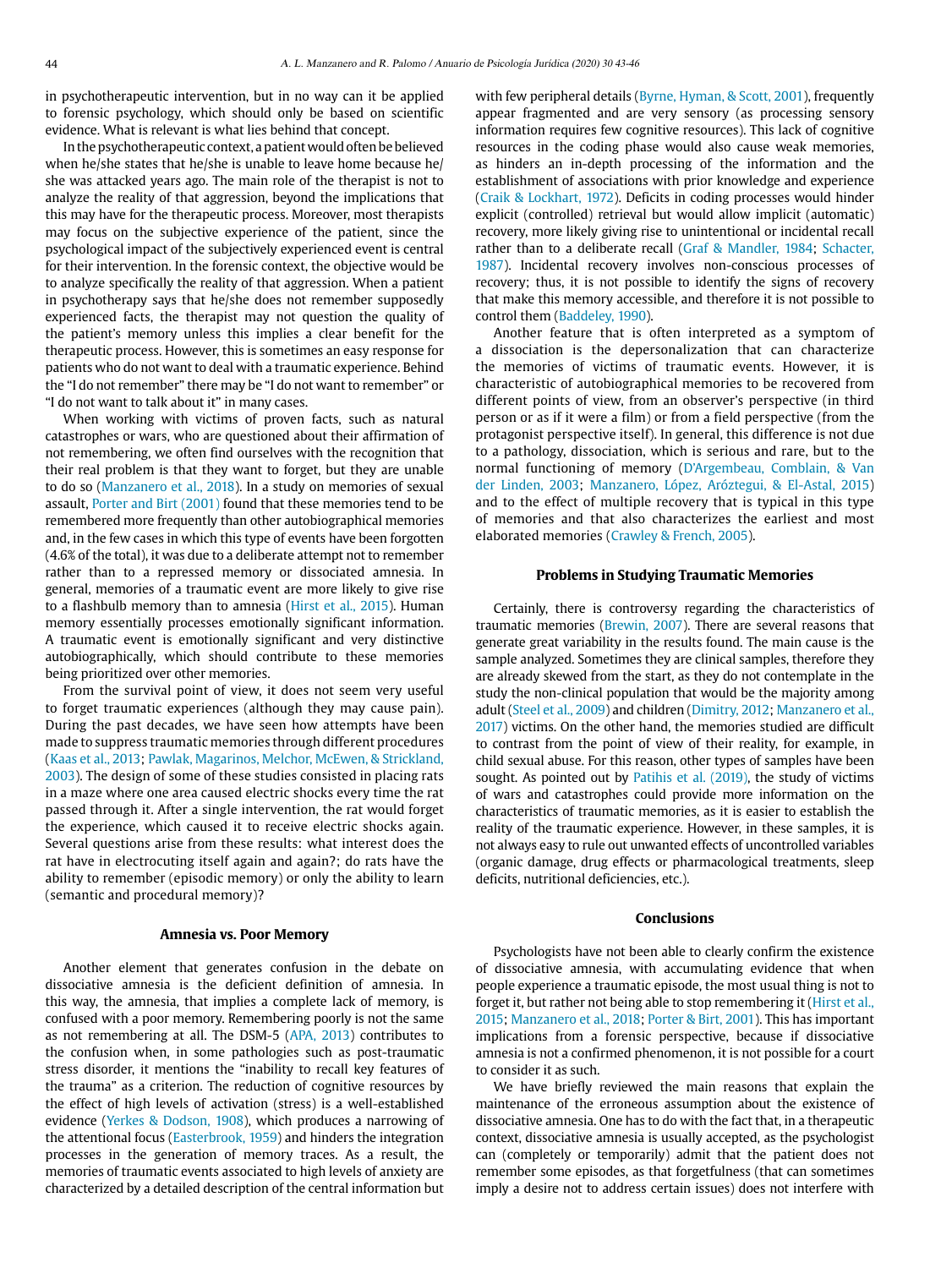the therapy. Most memory experts consider that the repression of traumatic memories is not a plausible phenomenon, nor the possibility of remembering traumatic events in a therapeutic context, opinions that are not shared by a large number of professionals dedicated to practice, students, or the general public (Patihis et al., 2018).

We need to generate a strong empirical base that allows us to better understand the mechanisms of memory involved both in remembering and forgetting traumatic memories. Following this, as suggested by Patihis et al. (2018), it is important to investigate more about the nature of traumatic memories and their relationship with dissociation, as well as the phenomenon of repressed memories, with special attention to the study of the psychological mechanisms involved in motivated forgetting but also, and specially, retrieval inhibition (Catarino, Küpper, Werner-Seidler, Dalgleish, & Anderson, 2015) and its relationship with emotion (Gagnepain, Hulbert, & Anderson, 2017).

The inadequate conception of dissociative amnesia as an amnesia, instead of as a phenomenon derived from the normal functioning of memory in extreme psychological situations that implies the deficient coding of the event and the generation of incomplete or deficient memory traces that complicate its posterior recovery, in addition to the difficulty of studying traumatic mechanisms (low incidence phenomenon, complex verification, and important ethical implications at the time of investigation), also contribute to the confusion on the nature of the dissociative amnesia and the maintenance of the phenomenon.

Nowadays, different countries have proposed that sexual crimes against minors be imprescriptible and associations of victims of child sexual abuse have arisen with the objective of discovering this type of crimes "hidden" for decades, proving these crimes are extremely difficult and are advocated towards the victim's testimony being sufficient to distort the presumption of innocence and secure a conviction (Subijana & Echeburúa, 2018). In this context, memory experts have denounced some iatrogenic psychotherapeutic practices, "which included guided imagination, dream interpretation, hypnosis, sodium amytal administration, and 'bibliotherapy', in which patients are given books to read that convey the theory of massive repression of childhood sex abuse, all designed to excavate the allegedly recalcitrant trauma memories" (Loftus, 2004, pp. 20). These procedures can generate false memories that, together with erroneous indicators of abuse, could give rise to false complaints, even if the intention was to detect "repressed" cases of sexual abuse in childhood.

From a practical point of view, to minimize cases of sexual abuse based on false memories, different factors should be taken into account, such as: a) the age of the victim at the time of the events, b) if it was a single occurrence or repeated over time, c) the duration of the aggressions, d) the type of aggression, e) when and how the first revelation arose, f) the dynamics of the evolution of the recall, g) the procedures followed to obtain the declarations, h) if it could be a "repressed" and then recovered memory, i) the number of victims, j) the relationship between the victim and the aggressor, k) interests in the complaint, l) concusses… It is not the same to consider a sexual assault that lasted for years between the ages of 8 and 17 years and that the victim always remembered although he/she did not report (due to embarrassment, fear...), that a case in which the 35-year-old victim undergoes therapeutic procedures to remember that when he/ she was less than 5 years old, he/she was sexually assaulted once by a family member who was looking after him/her. In both cases, the sexual assaults may have occurred, but in the second case it is more likely to be a false memory than a recovered memory.

#### **Conflict of Interest**

The authors of this article declare no conflict of interest.

#### **References**

- American Psychiatric Association APA. (2013). Diagnostic and statistical manual of mental disorders (5th ed.). Arlington, VA: American Psychiatric Association.
- Baddeley, A. D. (1990). Human memory. Theory and practice. London, UK: LEA.
- Brand, B. L., Dalenberg, C. J., Frewen, P. A., Loewenstein, P. J., Schielke, H. J., Brams, J. S., & Spiegel, D. (2018). Trauma-related dissociation is no fantasy: Addressing the errors of omissions and errors commission in Merckelbach and Patihis. Psychological Injury & Law, 11, 377-393. https://doi.org/10.1007/s12207-018-9336-8
- Brand, B. L., Schielke, H. J., & Brams, J. S. (2017). Assisting the courts in understanding and connecting with experiences of disconnection: Addressing trauma-related dissociation as a forensic psychologist, part I. Psychological Injury and Law, 10, 283-297. [https://doi.org/10.1007/](https://doi.org/10.1007/s12207-017-9304-8) [s12207-017-9304-8](https://doi.org/10.1007/s12207-017-9304-8)
- Brand, B. L., Schielke, H. J., Brams, J. S., & DiComo, R. A. (2017). Assessing trauma-related dissociation in forensic contexts: Addressing traumarelated dissociation as a forensic psychologist, part II. Psychological Injury and Law, 10, 298-312. https://doi.org/10.1007/s12207-017-9305-7
- Brewin, C. R. (2007). Autobiographical memory for trauma: Update on four controversies. Memory, 15, 227-248. [https://doi.](https://doi.org/10.1080/09658210701256423) [org/10.1080/09658210701256423](https://doi.org/10.1080/09658210701256423)
- Byrne, C. A., Hyman, I. E., & Scott, K. L. (2001). Comparisons of memories for traumatic events and other experiences. Applied Cognitive Psychology, 15, 119-133. https://doi.org/10.1002/acp.837
- Catarino, A., Küpper, C. S., Werner-Seidler, A., Dalgleish, T., & Anderson, M. C. (2015). Failing to forget: Inhibitory-control deficits compromise memory suppression in posttraumatic stress disorder. Psychological Science, 26, 604-616. https://doi.org/10.1177/0956797615569889
- Craik, F. I. M., & Lockhart, R. S. (1972). Levels of processing: A frame work for memory research. Journal of Verbal Learning and Verbal Behavior, 11, 671-684. [https://doi.org/10.1016/S0022-5371\(72\)80001-X](https://doi.org/10.1016/S0022-5371(72)80001-X)
- Crawley, S., & French, C. (2005). Field and observer viewpoint in rememberknow memories of personal childhood events. Memory, 13, 673-681. https://doi.org/10.1080/09658210444000296
- D'Argembeau, A., Comblain, C., & Van der Linden, M. (2003). Phenomenal characteristics of autobiographical memories for positive, negative, and neutral events. Applied Cognitive Psychology, 17, 281-294. https:// doi.org/10.1002/acp.856
- Daubert vs. Merrell Dow Pharmaceuticals, Inc. (1993). 113 S. Ct. 2786.
- Dimitry, L. (2012). A systematic review on the mental health of children and adolescents in areas of armed conflict in the Middle East. Child: Care, Health and Development, 38, 153-161. [https://doi.org/10.1111/](https://doi.org/10.1111/j.1365-2214.2011.01246.x) [j.1365-2214.2011.01246.x](https://doi.org/10.1111/j.1365-2214.2011.01246.x)
- Easterbrook, J. A. (1959). The effect of emotion on the utilization and the organization of behavior. Psychological Review, 66, 183-201. https:// doi.org/10.1037/h0047707
- Freyd, J. J., Klest, B., & DePrince, A. P. (2010). Avoiding awareness of betrayal: Comment on Lindblom and Gray (2009). Applied Cognitive Psychology, 24, 20-26. https://doi.org/10.1002/acp.1555
- Gagnepain, P., Hulbert, J., & Anderson, M. C. (2017). Parallel regulation of memory and emotion supports the suppression of intrusive memories. Journal of Neuroscience, 37, 6423-6441. [https://doi.org/10.1523/](https://doi.org/10.1523/JNEUROSCI.2732-16.2017.) [JNEUROSCI.2732-16.2017.](https://doi.org/10.1523/JNEUROSCI.2732-16.2017.)
- Graf, P., & Mandler, G. (1984). Activation makes words more accessible, but not necessarily more retrievable. Journal of Verbal Learning and Verbal Behavior, 23, 553-568. [https://doi.org/10.1016/S0022-5371\(84\)90346-3](https://doi.org/10.1016/S0022-5371(84)90346-3)
- Greenberg, S. A., & Shuman, D. W. (1997). Irreconcilable conflict between therapeutic and forensic roles. Professional Psychology: Research and Practice, 28, 50-57. https://doi.org/10.1037/0735-7028.28.1.50
- Hirst, W., Phelps, E. A., Meksin, R., Vaidya, C. J., Johnson, M. K., Mitchell, K. ... Mather, M. (2015). A ten-year follow-up of a study of memory for the attack of September 11, 2001: Flashbulb memories and memories for flashbulb events. Journal of Experimental Psychology: General, 144, 604-623. https://doi.org/10.1037/xge0000055
- Kaas, G. A., Zhong, C., Eason, D. E., Ross, D. L., Vachhani, R. V., Ming, G. L., ... Sweatt, J. D. (2013). TET1 controls CNS 5-methylcytosine hydroxylation, active DNA demethylation, gene transcription, and memory formation. Neuron, 79, 1086-1093. https://doi.org/10.1016/j.neuron.2013.08.032
- Lindblom, K. M. & Gray, M. J. (2010). Relationship closeness and trauma narrative detail: A critical analysis of betrayal trauma theory. Applied Cognitive Psychology, 24, 1-19. https://doi.org/10.1002/acp.1547 Loftus, E. F. (1993). The reality of repressed memories. American
- Psychologist, 48, 518-537. https://doi.org/10.1037/0003-066X.48.5.518 Loftus, E. F. (2004). Dispatch from the (un)civil memory wars. The Lancet,
- 362, 20-21. [https://doi.org/10.1016/S0140-6736\(04\)17626-5](https://doi.org/10.1016/S0140-6736(04)17626-5) Loftus, E., & Ketcham, K. (1996). The myth of repressed memory: False
- memories and allegations of sexual abuse. New York, NY: Macmillan. Manzanero, A. L., Crespo, M., Barón, S., Scott, M. T., El-Astal, S., &
- Hemaid, F. (2017). Traumatic events exposure and psychological trauma in children victims of war in the Gaza Strip. Journal of Interpersonal Violence. First Published November 23, 2017. [https://doi.](https://doi.org/10.1177/0886260517742911) [org/10.1177/0886260517742911](https://doi.org/10.1177/0886260517742911)
- Manzanero, A. L., Fernández, J., Gómez-Gutiérrez, M. M., Álvarez, M. A., El-Astal, S., Hemaid, F., & Veronese, G. (2018). Between happiness and